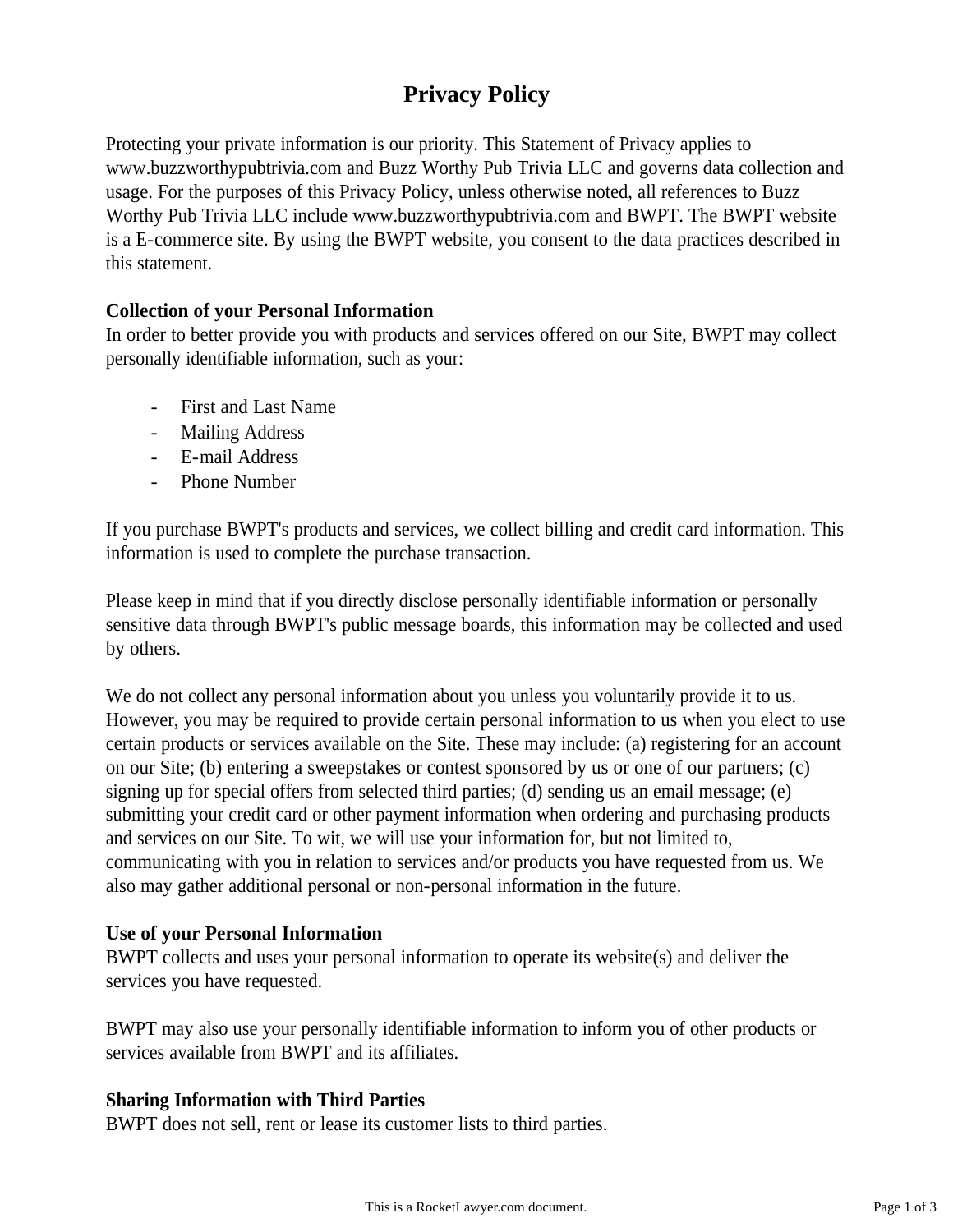BWPT may share data with trusted partners to help perform statistical analysis, send you email or postal mail, provide customer support, or arrange for deliveries. All such third parties are prohibited from using your personal information except to provide these services to BWPT, and they are required to maintain the confidentiality of your information.

BWPT may disclose your personal information, without notice, if required to do so by law or in the good faith belief that such action is necessary to: (a) conform to the edicts of the law or comply with legal process served on BWPT or the site; (b) protect and defend the rights or property of BWPT; and/or (c) act under exigent circumstances to protect the personal safety of users of BWPT, or the public.

#### **Tracking User Behavior**

BWPT may keep track of the websites and pages our users visit within BWPT, in order to determine what BWPT services are the most popular. This data is used to deliver customized content and advertising within BWPT to customers whose behavior indicates that they are interested in a particular subject area.

## **Automatically Collected Information**

Information about your computer hardware and software may be automatically collected by BWPT. This information can include: your IP address, browser type, domain names, access times and referring website addresses. This information is used for the operation of the service, to maintain quality of the service, and to provide general statistics regarding use of the BWPT website.

#### **Links**

This website contains links to other sites. Please be aware that we are not responsible for the content or privacy practices of such other sites. We encourage our users to be aware when they leave our site and to read the privacy statements of any other site that collects personally identifiable information.

#### **Children Under Thirteen**

BWPT does not knowingly collect personally identifiable information from children under the age of thirteen. If you are under the age of thirteen, you must ask your parent or guardian for permission to use this website.

#### **E-mail Communications**

From time to time, BWPT may contact you via email for the purpose of providing announcements, promotional offers, alerts, confirmations, surveys, and/or other general communication. In order to improve our Services, we may receive a notification when you open an email from BWPT or click on a link therein.

#### **Changes to this Statement**

BWPT reserves the right to change this Privacy Policy from time to time. We will notify you about significant changes in the way we treat personal information by sending a notice to the primary